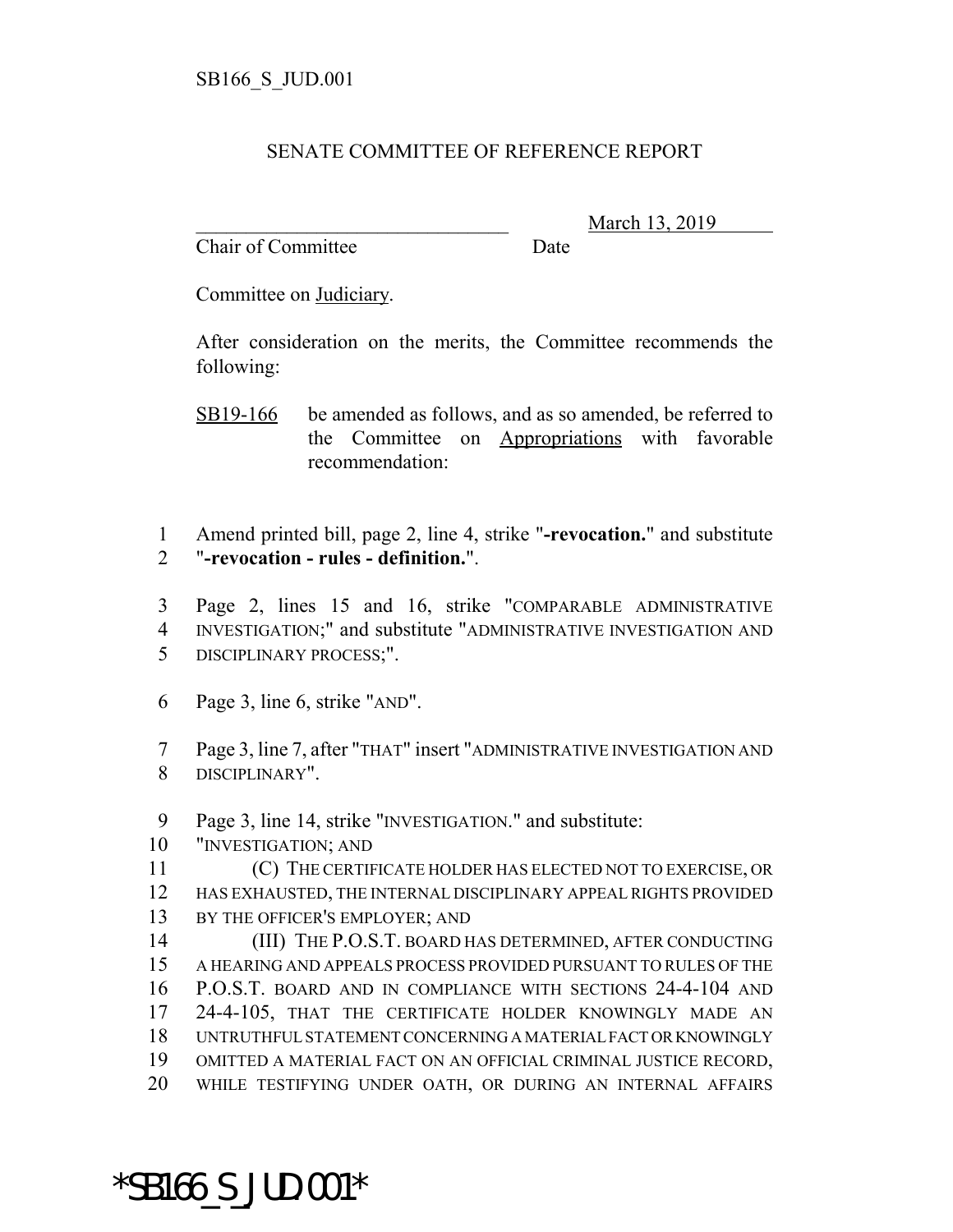INVESTIGATION OR ADMINISTRATIVE INVESTIGATION AND DISCIPLINARY PROCESS.".

 Page 3, line 18, after the period insert "THE FORM MUST REQUIRE THE OFFICIAL SUBMITTING THE FORM TO ATTEST, UNDER PENALTY OF PERJURY, THAT, TO THE BEST OF THE OFFICIAL'S KNOWLEDGE AND BELIEF, THE STATEMENTS ON THE FORM ARE TRUE, CORRECT, AND COMPLETE, AND THAT ANY FALSE STATEMENT, MISSTATEMENT, OR INACCURACY MAY RESULT IN REVOCATION OF THE OFFICIAL'S CERTIFICATION AS WELL AS CRIMINAL PROSECUTION.".

 Page 4, lines 3 and 4, strike "COMPARABLE ADMINISTRATIVE INVESTIGATION," and substitute "ADMINISTRATIVE INVESTIGATION AND DISCIPLINARY PROCESS,".

Page 4, strike lines 8 through 10.

Reletter succeeding paragraphs accordingly.

Page 4, before line 16 insert:

 "(e) A PERSON WHO HAS HAD HIS OR HER P.O.S.T. CERTIFICATION REVOKED PURSUANT TO THIS SUBSECTION (2.5) MAY SEEK JUDICIAL

18 REVIEW PURSUANT TO THE PROVISIONS OF SECTION 24-4-106.".

Reletter succeeding paragraphs accordingly.

 Page 4, lines 23 and 24, strike "COMPARABLE ADMINISTRATIVE INVESTIGATION," and substitute "ADMINISTRATIVE INVESTIGATION AND DISCIPLINARY PROCESS,".

 Page 5, line 7, strike "COMPARABLE ADMINISTRATIVE INVESTIGATION," and substitute "ADMINISTRATIVE INVESTIGATION AND DISCIPLINARY PROCESS,".

 Page 5, line 8, after "AGENCY" insert "EMPLOYING THE PEACE OFFICER, OR 27 THE LAST LAW ENFORCEMENT AGENCY TO EMPLOY THE PEACE OFFICER,".

Page 5, after line 16 insert:

29 "(i) FOR THE PURPOSES OF THIS SUBSECTION (2.5), "ADMINISTRATIVE INVESTIGATION AND DISCIPLINARY PROCESS" MEANS AN EMPLOYER'S FORMAL PROCESS OF INTERNAL CONTROL THAT ASSURES

\*SB166 S JUD.001\*  $-2$ -